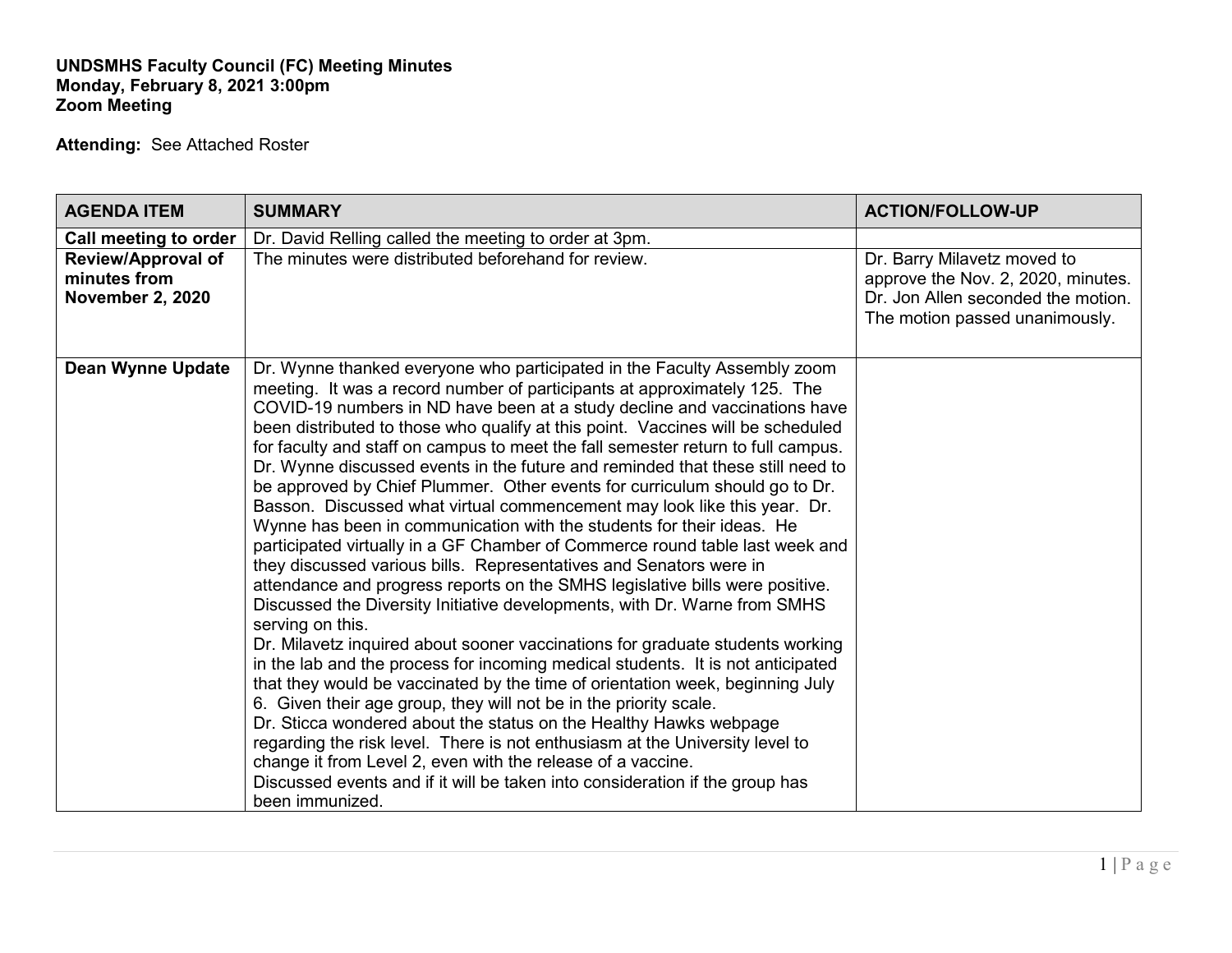| <b>Strategic Plan Goals</b> | UND SMHS Strategic Plan Goal 6: The SMHS will determine how we may                                                                                          |  |
|-----------------------------|-------------------------------------------------------------------------------------------------------------------------------------------------------------|--|
| Six, Seven & Eight;         | better meet the educational needs of active duty and reserve personnel,                                                                                     |  |
| Dr. David Relling           | veterans, and their families.                                                                                                                               |  |
| Dr. Jon Allen               |                                                                                                                                                             |  |
| Dr. Jeanie McHugo           | Dr. Jon Allen discussed how the Simulation Center reaches out to the military                                                                               |  |
| Dr. Janet Jedlicka          | bases and guard units for use of the mobile trucks for training on specific                                                                                 |  |
| <b>Dr. Marc Basson</b>      | medical issues. Pre and post tests are administered. The response has been<br>positive. With the turnover at the military bases, they are not consistent in |  |
|                             | contacting the simulation center, so they reach out to them a couple times a                                                                                |  |
|                             | year to see if they are in need of service.                                                                                                                 |  |
|                             |                                                                                                                                                             |  |
|                             | UND SMHS Strategic Plan Goal 7: The SMHS will achieve the targeted                                                                                          |  |
|                             | and fund-raising goals set for the Vice President for Health Affairs as                                                                                     |  |
|                             | stated in One UND Strategic Plan.                                                                                                                           |  |
|                             | Dr. Jeanie McHugo shared what the Physician Assistant program has been                                                                                      |  |
|                             | doing. They work closely with the alumni office, utilize an adopt a student fund                                                                            |  |
|                             | raiser, much like the medical students. This covers the cost of the white coats,                                                                            |  |
|                             | and in hopes of the contributor becoming a mentor and remaining in contact.                                                                                 |  |
|                             | With their anniversary celebration last year, there was an opportunity to build                                                                             |  |
|                             | off that for future contacts. They also send birthday cards and personal                                                                                    |  |
|                             | written cards to engage alumni. The in-person alumni receptions build up                                                                                    |  |
|                             | good networking.                                                                                                                                            |  |
|                             | Dave gave a reminder of Giving Hearts day on Feb. 11, 2021.                                                                                                 |  |
|                             |                                                                                                                                                             |  |
|                             | UND SMHS Strategic Plan Goal 8: The SMHS will enhance its purposes                                                                                          |  |
|                             | of education, service, and discovery by focusing additional efforts on                                                                                      |  |
|                             | the broad goals stated in the School's Healthcare Workforce Initiative.                                                                                     |  |
|                             | Dr. Janet Jedlicka discussed how the occupational therapy department                                                                                        |  |
|                             | prioritizes efforts, especially in western ND and focus on increasing diversity of                                                                          |  |
|                             | applicants. They started doing a vertical review of applicants as well as                                                                                   |  |
|                             | horizontal to review the applicant more thoroughly. They have two qualified                                                                                 |  |
|                             | INMED applicants this year. They try to focus on ND/WY residents. A large                                                                                   |  |
|                             | number of graduates have been returning back to ND within about five years.                                                                                 |  |
|                             | Dr. Basson discussed residency training. A key to training and keeping them                                                                                 |  |
|                             | in ND. There had been a number of specialties that we did not offer in ND.                                                                                  |  |
|                             |                                                                                                                                                             |  |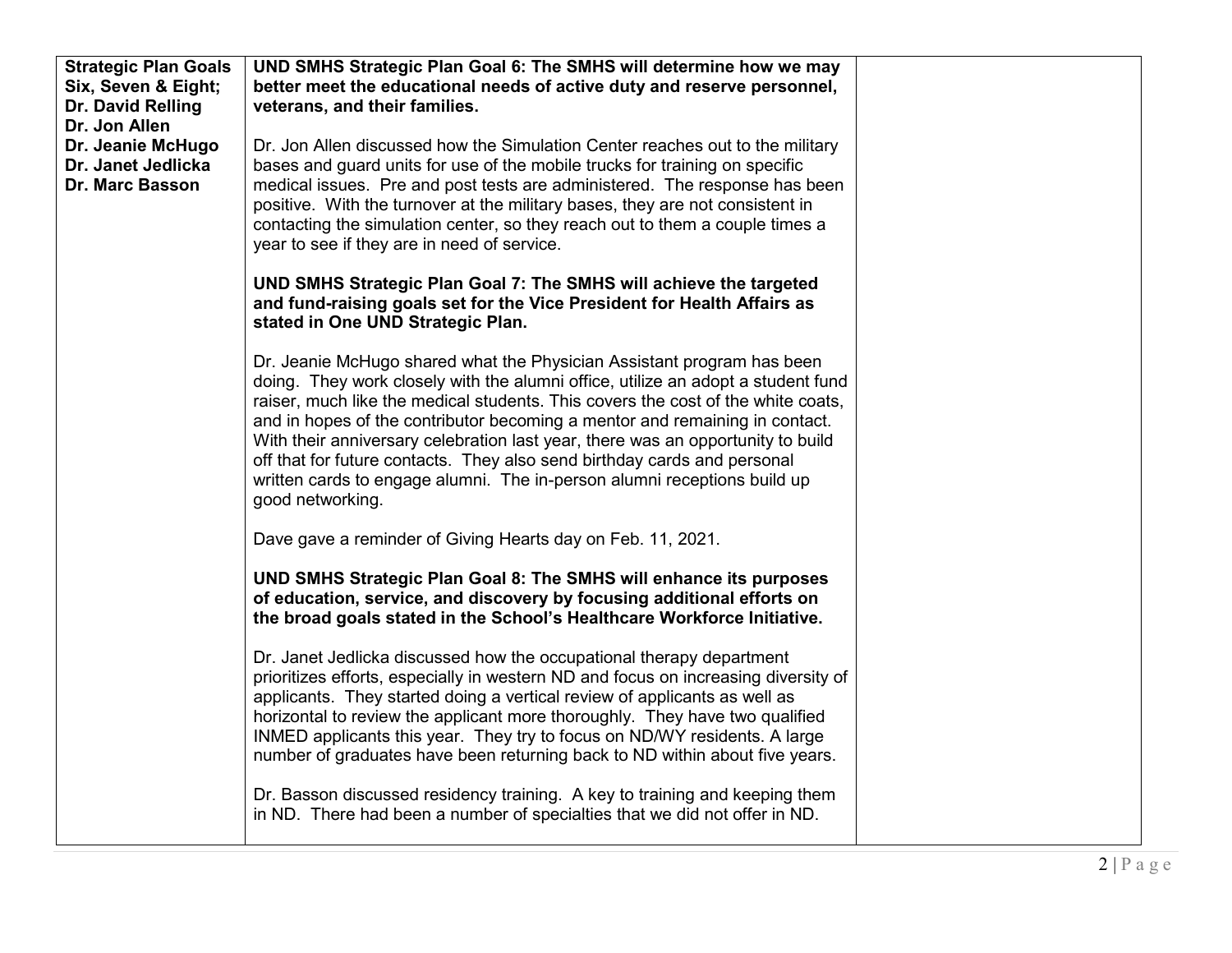| <b>Review Strategic</b><br>Goal 4: Dr. Wynne                         | The HWI has expanded residency programs throughout the years. We<br>continue to expand offerings with more specialties available.<br>UND SMHS Strategic Plan Goal 4: The SMHS will enhance basic, clinical,<br>and translational health sciences discoveries while focusing on its<br>stated purpose "of discovery of knowledge that benefits the people of<br>this state and enhances the quality of their lives." The SMHS will support<br>Goal 4 by increasing its extramural funding by 10% per year based on a<br>three-year rolling average.<br>Dr. Wynne discussed Goal 4; the percentage was calculated on a 3-year<br>rolling average. A ten percent goal was used when this was created. There<br>has been a 53% increase since 2009, 5% increase/year. A goal of 10% may<br>not be realistic, with limited funding. It is recommended that FC revise the<br>goal from 10% to 5%, this has been discussed with President Armacost and | Motion to revise UND SMHS<br>Strategic Plan Goal 4 extramural<br>funding from 10% to 5% made by<br>Dr. Milavetz, seconded by Dr.<br>Sticca - motion passed<br>unanimously. |
|----------------------------------------------------------------------|-------------------------------------------------------------------------------------------------------------------------------------------------------------------------------------------------------------------------------------------------------------------------------------------------------------------------------------------------------------------------------------------------------------------------------------------------------------------------------------------------------------------------------------------------------------------------------------------------------------------------------------------------------------------------------------------------------------------------------------------------------------------------------------------------------------------------------------------------------------------------------------------------------------------------------------------------|----------------------------------------------------------------------------------------------------------------------------------------------------------------------------|
|                                                                      | he does approve.                                                                                                                                                                                                                                                                                                                                                                                                                                                                                                                                                                                                                                                                                                                                                                                                                                                                                                                                |                                                                                                                                                                            |
| <b>School-wide policies</b><br>Dr. David Relling<br>Dr. Judy Solberg | Student Academic Grievance and Appeal was reviewed and has been sent for<br>review to legal council and has been available for comment for at least two<br>weeks.<br>Update on the plan to review, update, and assure a process is in place for                                                                                                                                                                                                                                                                                                                                                                                                                                                                                                                                                                                                                                                                                                 | Motion to adopt the Student<br>Academic Grievance and Appeal<br>policy by Dr. Jedlick, seconded by<br>Dr. Milavetz - motion passed<br>unanimously.                         |
|                                                                      | school-wide policies. A subcommittee is reviewing all school wide policies.                                                                                                                                                                                                                                                                                                                                                                                                                                                                                                                                                                                                                                                                                                                                                                                                                                                                     |                                                                                                                                                                            |
| <b>Consent agenda</b><br>items                                       | <b>None</b>                                                                                                                                                                                                                                                                                                                                                                                                                                                                                                                                                                                                                                                                                                                                                                                                                                                                                                                                     |                                                                                                                                                                            |
| <b>Other/informational</b>                                           | None                                                                                                                                                                                                                                                                                                                                                                                                                                                                                                                                                                                                                                                                                                                                                                                                                                                                                                                                            |                                                                                                                                                                            |
| <b>Announcements</b>                                                 | None                                                                                                                                                                                                                                                                                                                                                                                                                                                                                                                                                                                                                                                                                                                                                                                                                                                                                                                                            |                                                                                                                                                                            |
| <b>Adjournment</b>                                                   | Meeting adjourned at 4:02pm                                                                                                                                                                                                                                                                                                                                                                                                                                                                                                                                                                                                                                                                                                                                                                                                                                                                                                                     | Dr. Allen moved to adjourn the<br>meeting, seconded by Dr. Lutz, all<br>were in favor.                                                                                     |

Submitted by Jeanette Gratton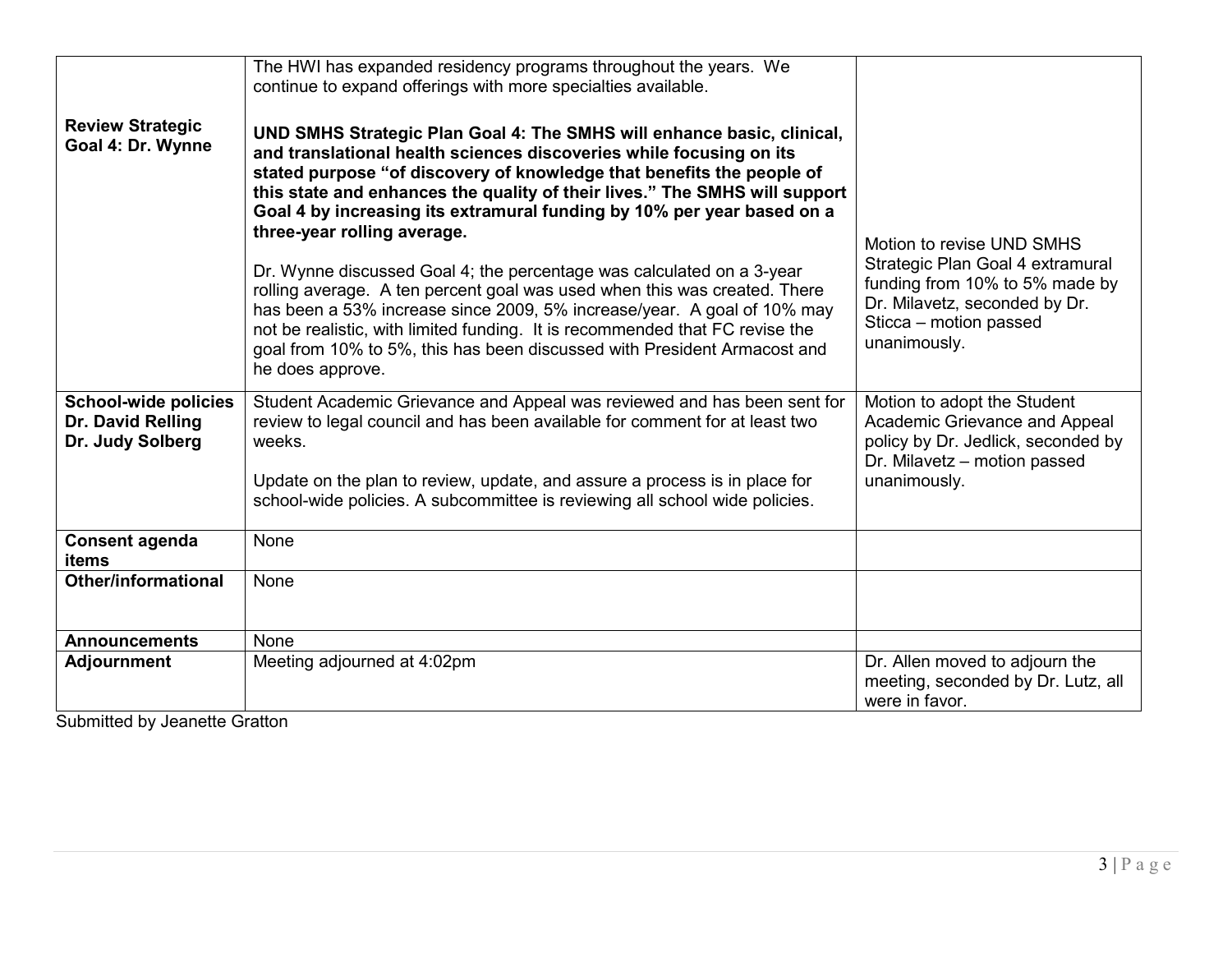## **Record of Attendance: February 8, 2021 Faculty Council**

| <b>Voting Members</b> | <b>Present</b> | <b>Absent</b> | <b>Excused</b> |
|-----------------------|----------------|---------------|----------------|
| Allen, Jon            | X              |               |                |
| Bande, Dinesh         |                |               | $\sf X$        |
| Brown-Borg, Holly     | Χ              |               |                |
| Chen, Xuesong         | Χ              |               |                |
| Crichlow, Candice     | Χ              |               |                |
| Christianson, Mark    | X              |               |                |
| Clarens, Richard      |                |               | $\sf X$        |
| Combs, Colin          | Χ              |               |                |
| Dunlevy, Jane         | $\sf X$        |               |                |
| Geiger, Jonathan      | Χ              |               |                |
| Henry, Keith          | $\sf X$        |               |                |
| Jedlicka, Janet       | Χ              |               |                |
| Jurivich, Donald      | Χ              |               |                |
| Lou, Jau-Shin         | X              |               |                |
| Lutz, Dennis          | $\sf X$        |               |                |
| McHugo, Jeanie        | Χ              |               |                |
| McLean, Andrew        | $\sf X$        |               |                |
| Metzger, Jay          |                |               | Χ              |
| Meyer, Mandy          |                |               | $\sf X$        |
| Milavetz, Barry       | $\sf X$        |               |                |
| Oancea, Cristina      | Χ              |               |                |
| Perry, Becca          | $\sf X$        |               |                |
| Relling, David        | X              |               |                |
| Roller, Luke          |                |               |                |
| Schmitz, David        | $\mathsf X$    |               |                |
| Schwartz, Gary        | $\sf X$        |               |                |
| Sens, Mary Ann        | Χ              |               |                |